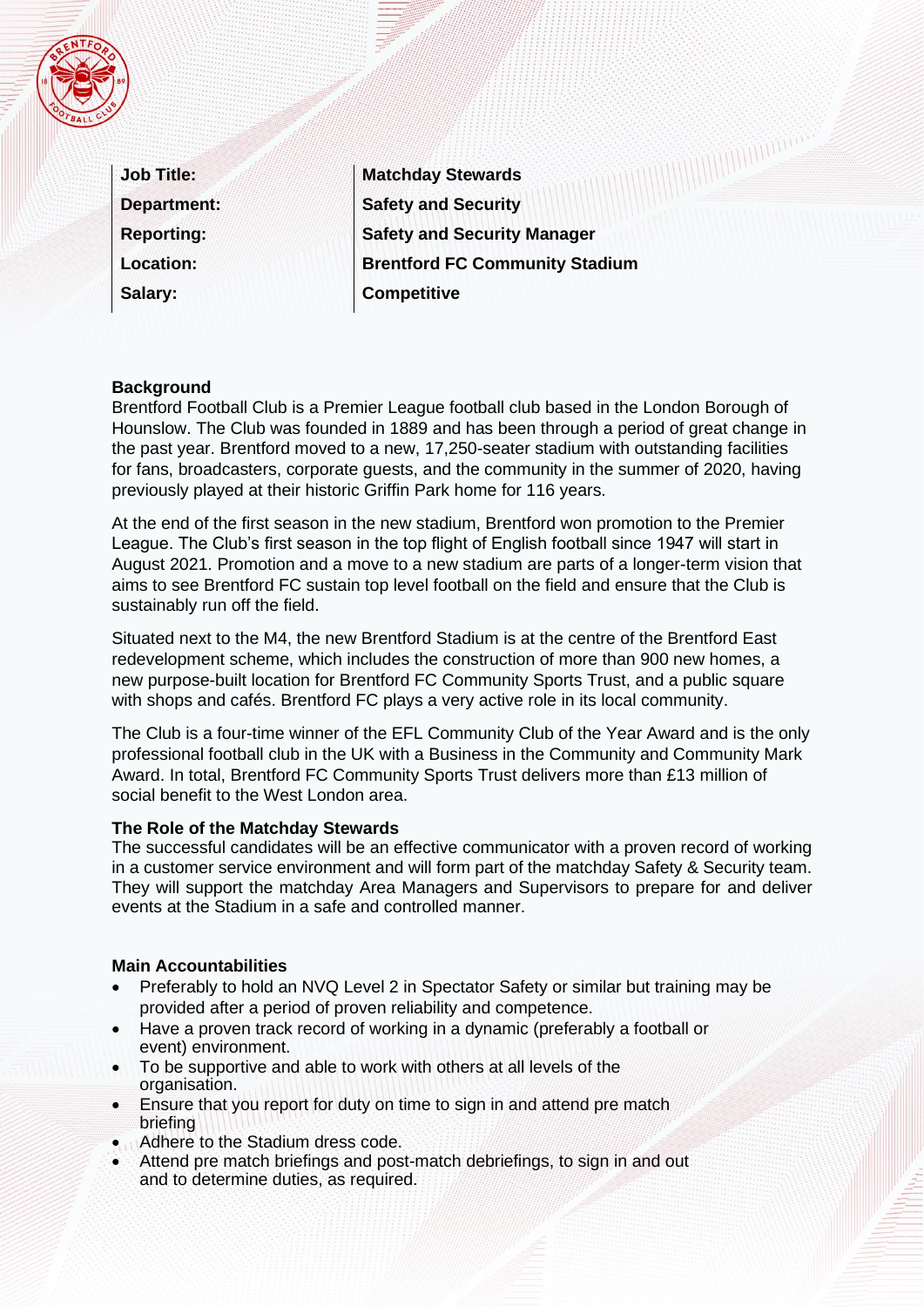

- Know the location of and be able to operate effectively, if safe to do so, the fire-fighting equipment at the ground.
- Know the location of the First Aid Rooms and any First Aid Equipment kept elsewhere in the Stadium.
- Be fully conversant with any emergency messages/announcements used to alert staff that an Emergency has arisen.
- Be capable of recognising potential fire hazards and suspect packages, reporting such findings immediately to an Area Manager, Safety Steward Supervisor, the Response Team Supervisor, the Deputy Safety Officer or the Safety Officer.
- Comply promptly with any instruction given in an emergency by an Area Manager, Safety Steward Supervisor, the Response Team Supervisor, the Deputy Safety Officer or the Safety Officer or a Police Officer.
- Identify and investigate any incident or occurrence among attendees, reporting their findings to an Area Manager, Safety Steward Supervisor, the Response Team Supervisor, the Deputy Safety Officer or the Safety Officer.
- Monitor the spectators throughout the Stadium for signs of distress or overcrowding and take action in accordance with briefing instructions.
- Prevent overcrowding by ensuring the spectator limits in various parts of the Stadium are complied with.
- Prevent spectators, as far as possible, from climbing fences and other structures and from standing on seats.
- Ensure that gangways and exits are kept clear at all times.
- Staff all entrances and exits.
- Remain at your allocated post as instructed unless authorised or ordered to do otherwise by an Area Manager, Safety Steward Supervisor, the Response Team Supervisor, the Deputy Safety Officer or the Safety Officer.
- Report to an Area Manager, Safety Steward Supervisor, the Response Team Supervisor, the Deputy Safety Officer or the Safety Officer any damage which is likely to pose a threat to safety e.g. a damaged seat.
- Assist in the prevention of a pitch incursion/invasion.
- Assist as required in the evacuation of the Stadium.
- Assist in the identification of spectators who are banned from the stadium or who do not possess tickets or who are in possession of forged tickets.
- Assist in the prevention of breaches of the Ground Regulations.
- Develop an excellent knowledge of the geographical layout of the Stadium in which you are employed, in particular its entry and exit routes and to know the emergency evacuation messages as relevant to all areas of the stadium.

# **General Club Accountabilities**

- To ensure compliance with all relevant Club policies, including health and safety policies and with specific reference to the data regulations (GDPR and PECR)
- To ensure compliance with all Club and regulatory requirements related to safeguarding, and to ensure the Club's safeguarding processes are followed in the event of any safeguarding concerns.
- To ensure compliance with all relevant legal, regulatory, ethical and social requirements
- To build and maintain good working relationships both internally and externally, maintaining a professional image at all times when representing Brentford FC
- To keep confidential any information gained regarding the Club and its personnel
- To maintain a flexible approach to work at all times
-